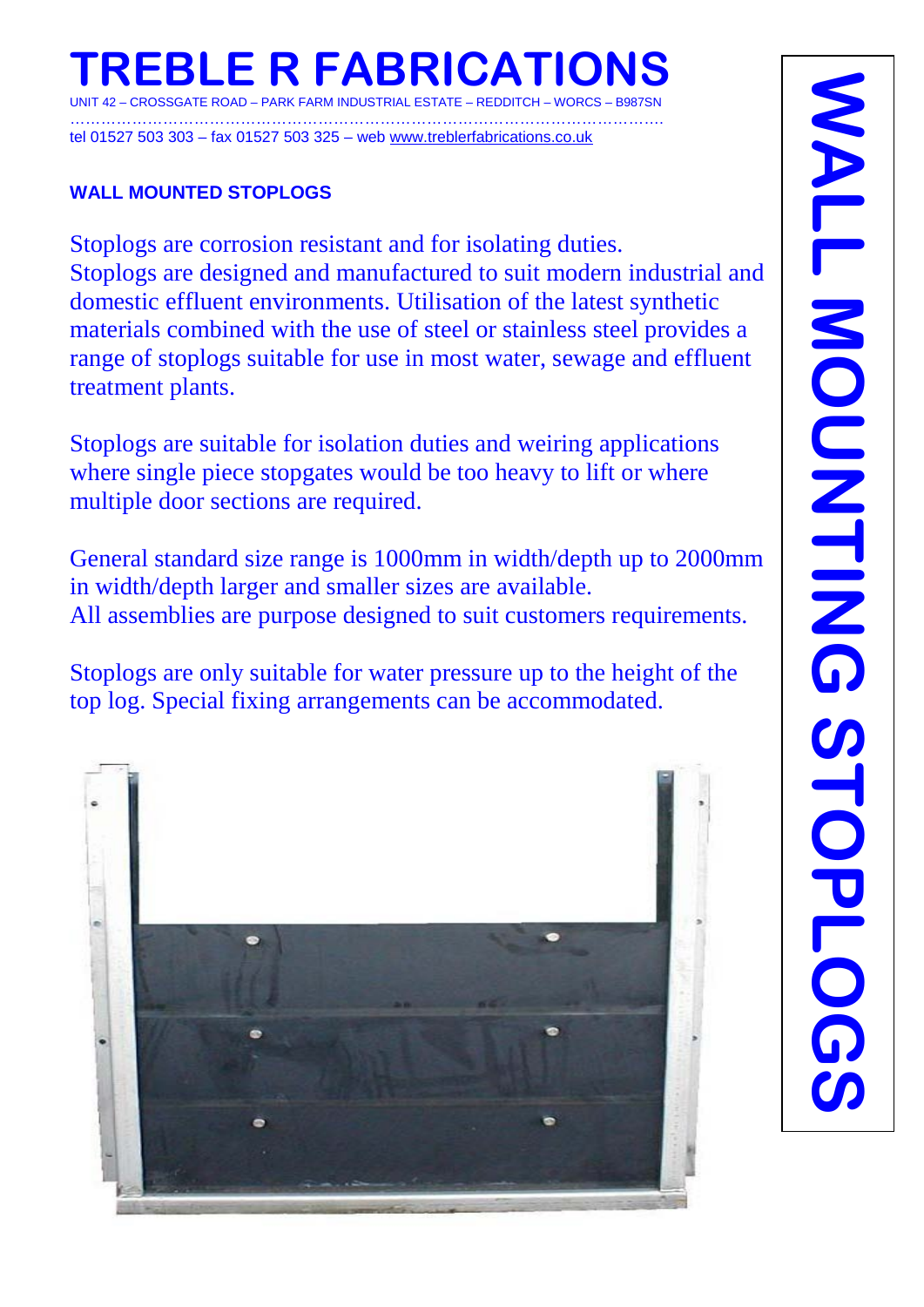| <b>Operating Duty</b>  |                                          |
|------------------------|------------------------------------------|
| Application:           | Temporary isolation of media in channels |
|                        | during maintenance / repairs             |
| Type of Mounting:      | Wall mounting                            |
| Type of Media:         | <b>Water and Sewage</b>                  |
| <b>Operating Head:</b> | Up to top of $log(s)$                    |
| Direction of Flow:     | On & Off-seat                            |

| <b>Options</b> |                                      |
|----------------|--------------------------------------|
| Mounting:      | Side wall mounted in channel         |
| Size Range:    | Any size from 1000mm to 2000mm       |
|                | in square or rectangular format      |
| Operation:     | Aluminium lifting pole or Galvanised |
|                | Mild steel lifting beam              |
| Storage:       | Racks for logs and lifting equipment |

# **Construction Materials**

|   | <b>DESCRIPTION MATERIAL</b> |                                |
|---|-----------------------------|--------------------------------|
| 1 | Frame                       | Mild Steel, BS 4360 Gr 43A     |
|   |                             | Stainless Steel, BS 970 Gr 304 |
|   |                             | Stainless Steel, BS 970 Gr 316 |
| 2 | Logs                        | Mild Steel, BS 4360 Gr 43A     |
|   |                             | Stainless Steel, BS 970 Gr 304 |
|   |                             | Stainless Steel, BS 970 Gr 316 |
|   |                             | <b>HMWP</b>                    |
|   |                             | Aluminium                      |
|   |                             | Timber                         |
| 3 | Side Seals                  | Low Friction Polyolefin        |
| 4 | Inter-log seals             | Neoprene                       |
| 5 | <b>Lifting Pins</b>         | Stainless Steel, BS 970 Gr 316 |
|   |                             |                                |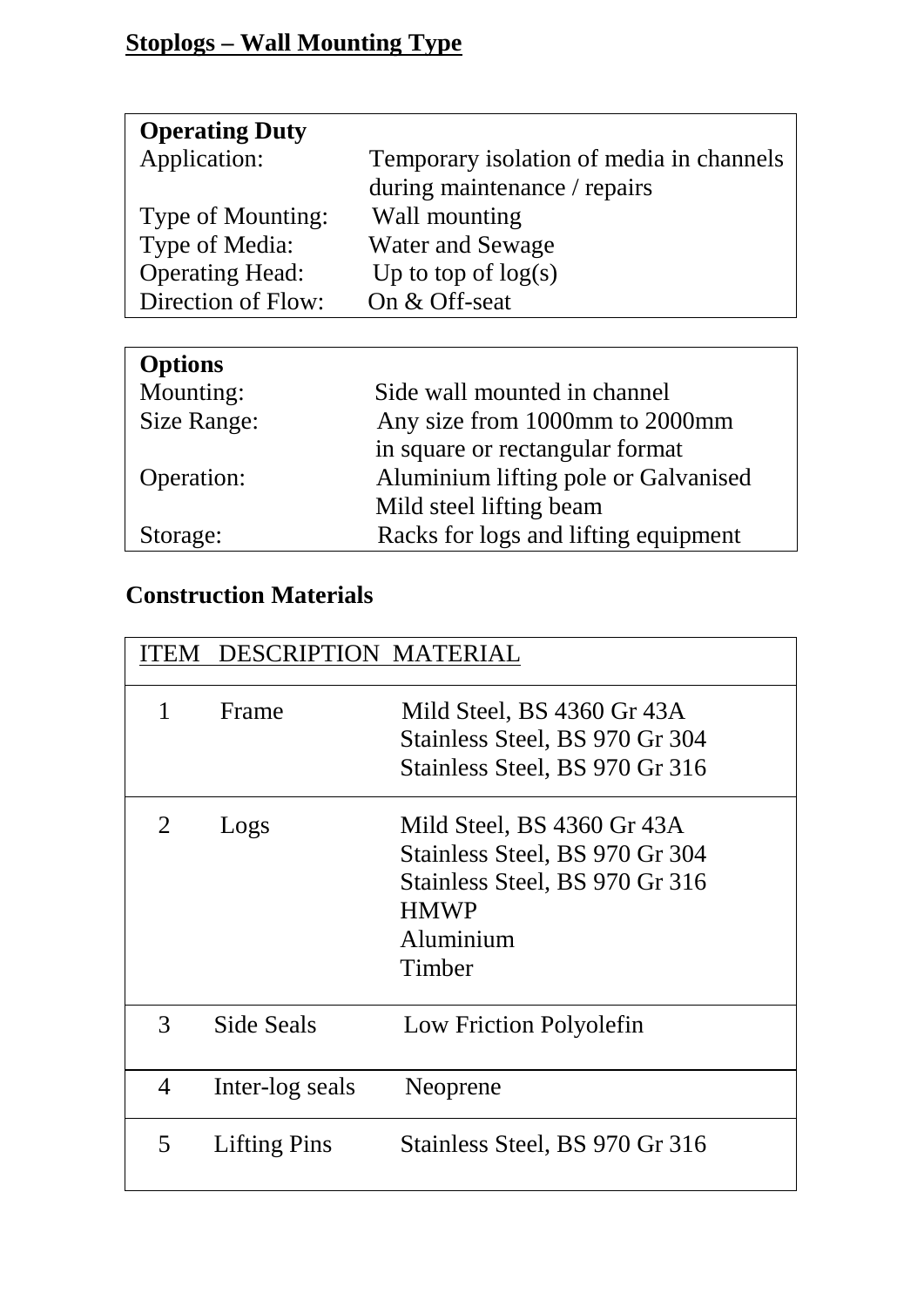# **Stoplogs Wall Mounting Type**

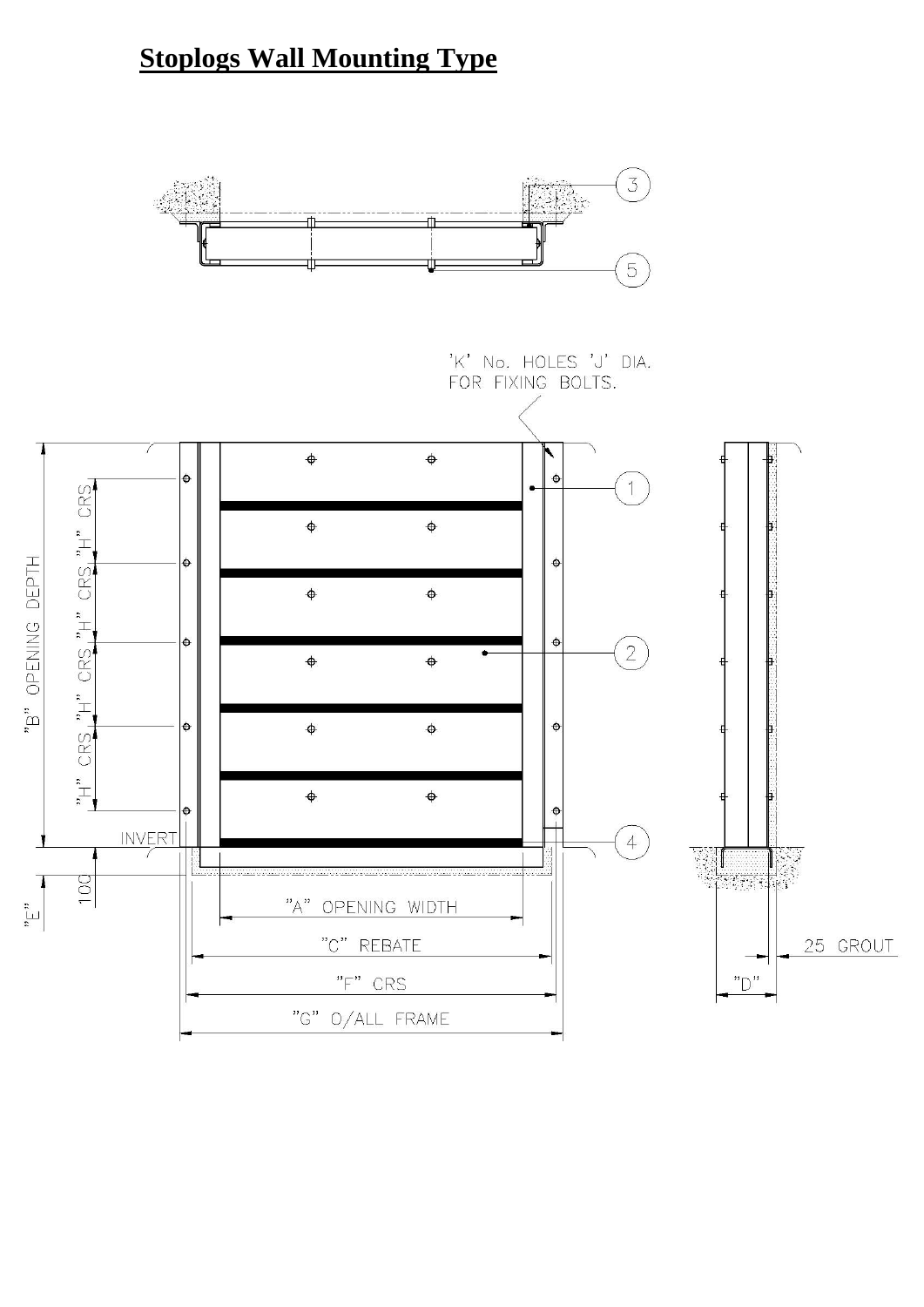#### **Stoplogs – Wall Mounting**

### **See Drawing For Dimensions**

- **A = Opening Width**
- **B = Opening Depth**
- $C = A + 170$
- **D = 180**
- $E = 85$
- $F = A + 184$  $G = A + 240$  $H = | *$ **J = 22**  $K = | *$